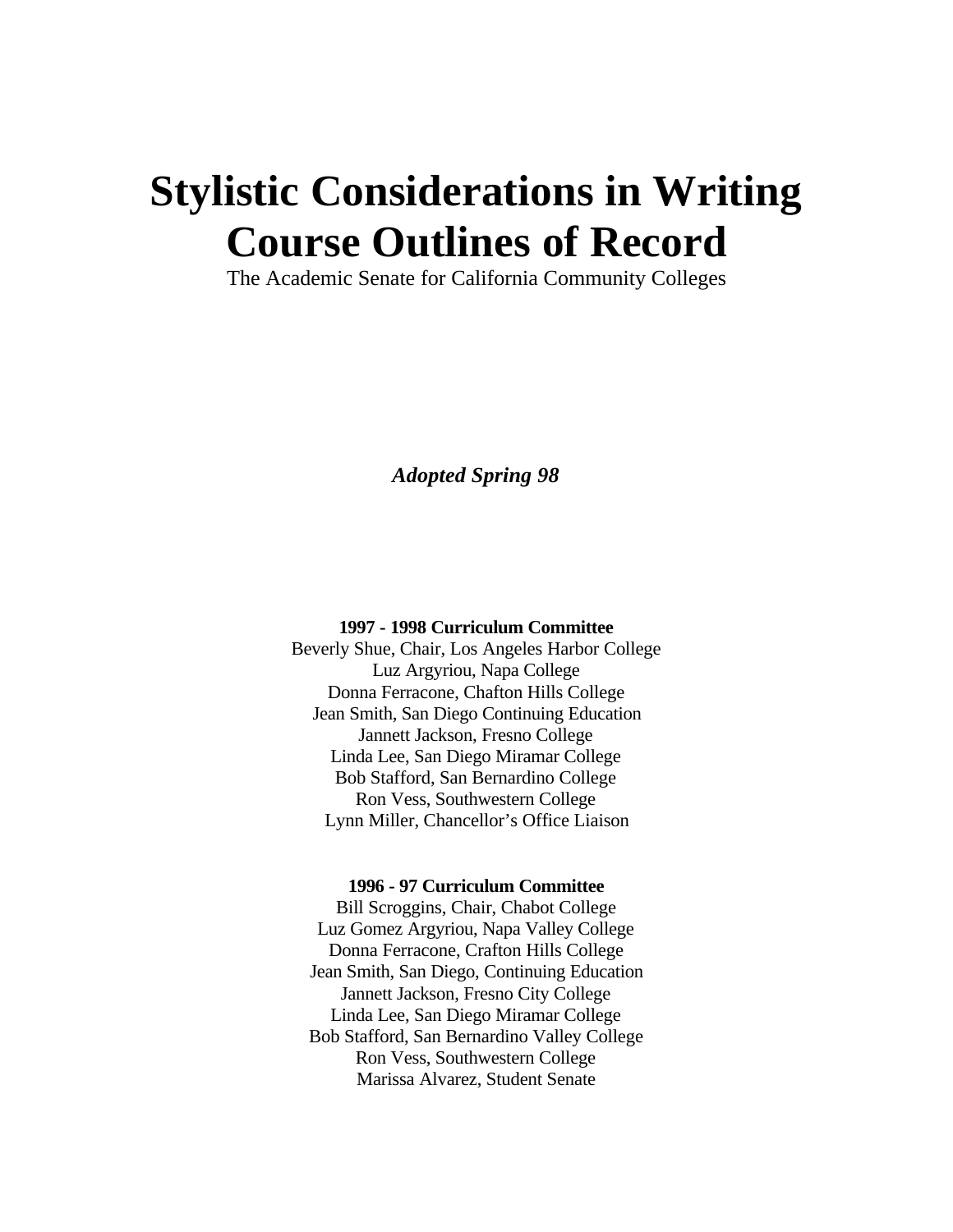## **Table of Contents**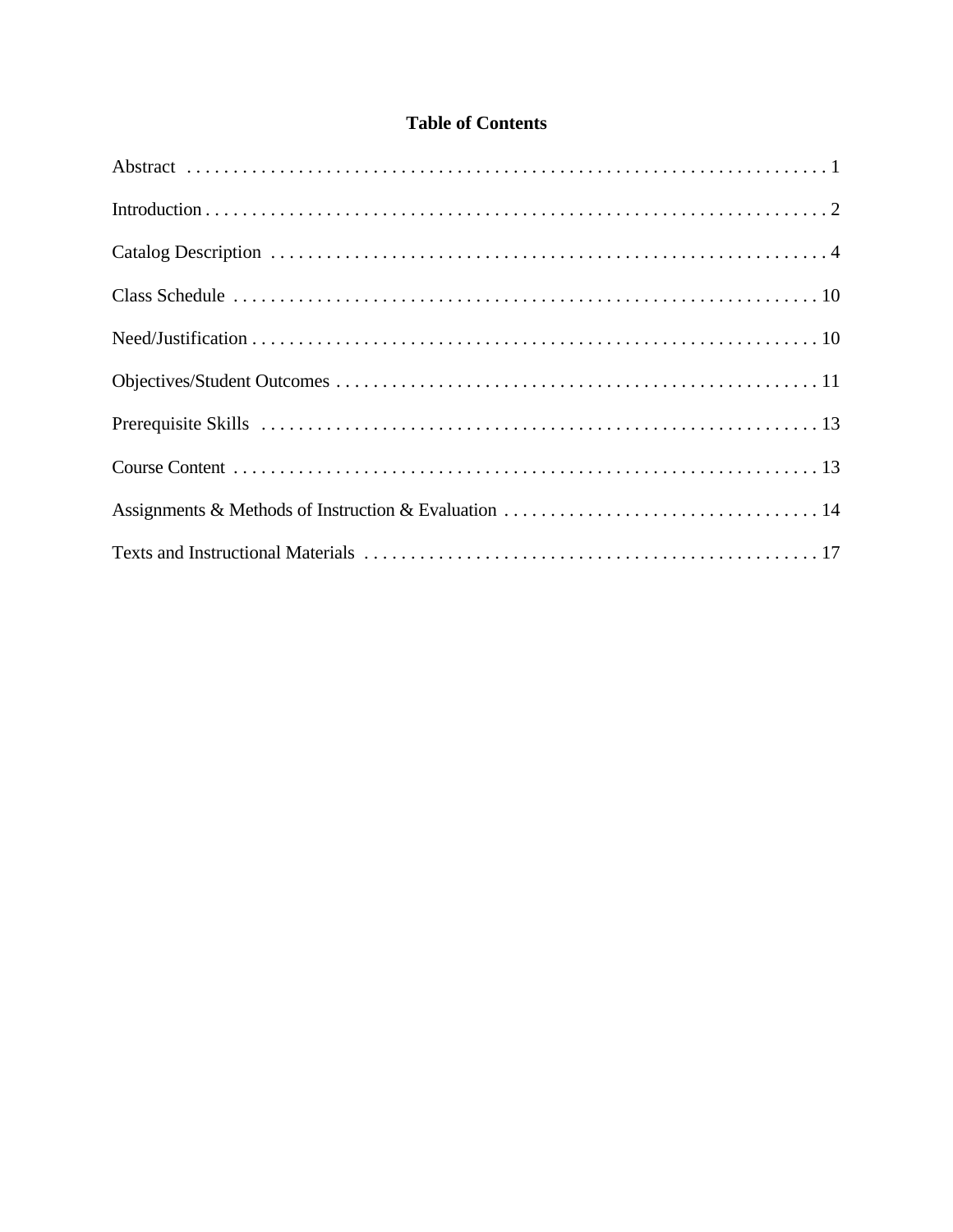## **ABSTRACT**

This paper recommends good practices for writing each of the sections of the course outline of record. Sections covered are Catalog Description, Class Schedule Description, Need/Justification, Objectives/Student Outcomes, Prerequisite Skills, Course Content, Assignments, Methods of Instruction and Evaluation, and Texts and Instructional Materials. The focus of the recommendations is to provide course outlines which are thorough and comprehensive of the Title 5 Regulations as well as providing complete descriptions of actual classroom practices which are sufficient for articulation.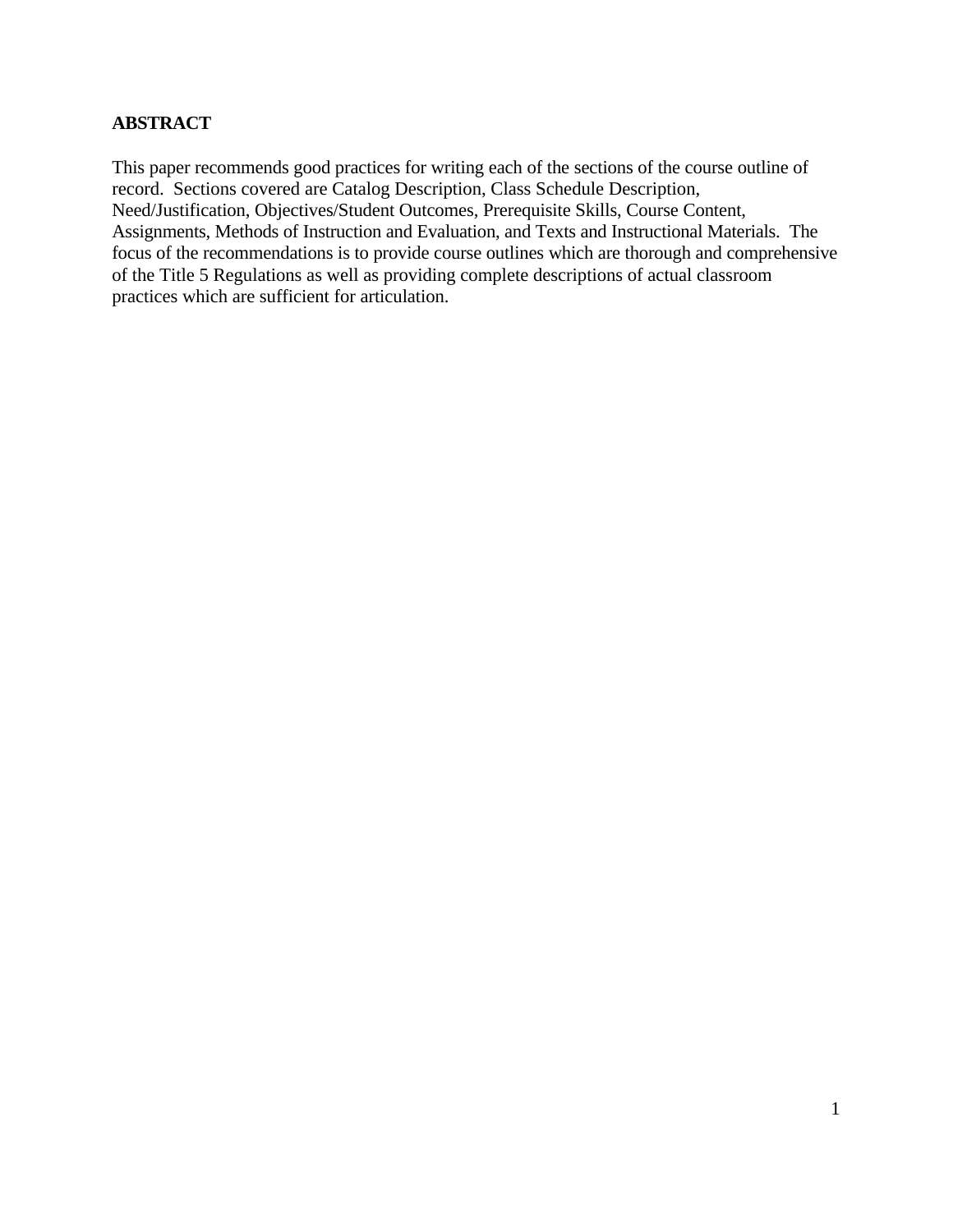#### **INTRODUCTION**

The purpose of this paper is to discuss good writing practices for the commonly used sections of the course outline of record. The reader is referred to the paper "*Components of a Model Course Outline of Record*" for a presentation of the required and suggested components and what they are to contain. The reader is also referred to other Academic Senate publications including "*Good Practices for the Implementation of Prerequisites*" for the prerequisite section of the course outline and to "*Curriculum Committee Review of Distance Learning Courses and Sections*" for meeting standards for technology-mediated instruction.

Certainly, the course outline should reflect the individual styles of the faculty originator and the college, and this paper is not intended to impose on the academic freedom of instructors to express that individuality. That said, it must be recognized that the purpose of the course outline goes beyond expressing the content of the course and the way it is taught. It is the document which is reviewed to meet accreditation requirements, intersegmental standards, and articulation needs. This broader audience outside the individual campus calls for expanded writing styles to meet the expectations of those groups. Experience has shown that certain methods of presentation are more effective than others in conveying the components of the course to meet those expectations. This paper represents the collective wisdom of the faculty of the California Community Colleges in good practices of writing course outlines.

Local academic senates are urged to review these recommended good practices and encourage faculty developing and revising course outlines to follow them. Similarly, local curriculum committee are urged to review these good practices and incorporate them into their expectations for courses brought forward for approval. To the extent necessary, curriculum committees may revise their standard outline of record format and curriculum handbooks to utilize these recommended good practices.

The format of this paper follows the typical sections of the course outline of record as described in the Academic Senate for California Community Colleges paper, "*Components of a Model Course Outline of Record*." The summary of those components is repeated below:

#### **SUMMARY OF COMPONENTS OF AN INTEGRATED COURSE OUTLINE OF RECORD FOR DEGREE CREDIT COURSES**

- Show that the subject matter is rooted in basic theory and concepts of the discipline in each component of the course outline.
- Integrate all components throughout the outline; never just "add on." **Objectives** meet the stated needs of the course. **Course Content** covers all the objectives. **Methods of Instruction** are identified with particular course objectives. **Assignments and Evaluation** clearly show how students attain all objectives. **Texts** are of college level and cover the theory and principles of the subject.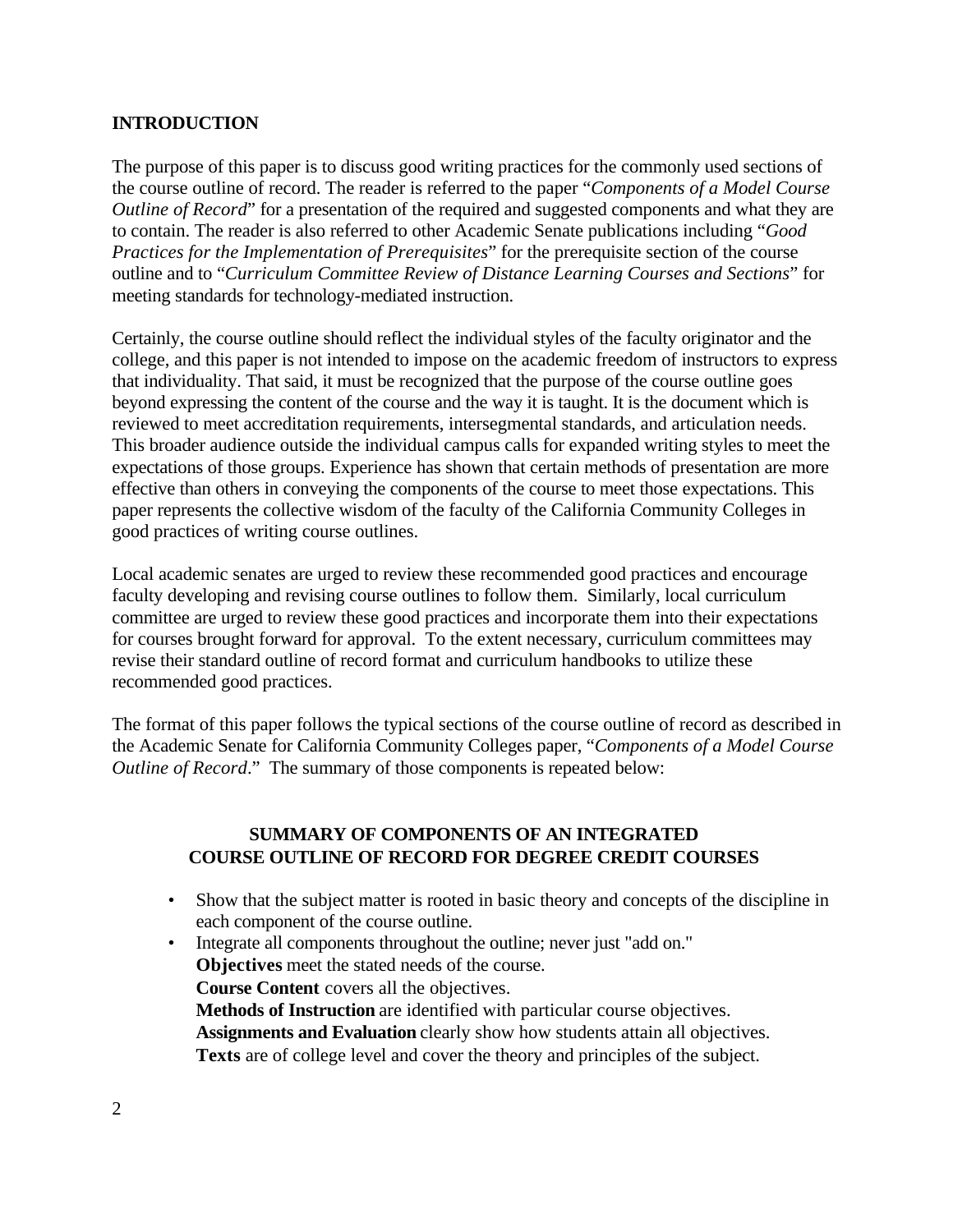• Pay particular attention to critical thinking.

#### *CATALOG DESCRIPTION*

- Write a short paragraph as a well developed overview of topics covered.
- Identify the target audience: required for major, degree or certificate, transfer, etc.: "meets general education laboratory science requirement" for example.
- List prerequisites, corequisites, and/or advisories.
- Include lecture/lab/studio hours and units.

#### *NEED/JUSTIFICATION/GOALS*

- State fulfillment of degree, certificate, transfer or other need.
- Distinguish purpose as related to similar courses.
- Clearly state goals to allow evaluation of objectives.

#### *PREREQUISITE SKILLS*

- For pre- and corequisites list entry skills without which student success is highly unlikely: "upon entering the course the student should be able to...."
- For advisories list entry skills which would broaden or enhance student learning but without which the student would still succeed.

#### *OBJECTIVES*

- State in measurable terms what students will be able to do: "upon completion of the course the student should be able to...."
- Be concise but complete: ten is too many; one is not enough.
- Use verbs showing analysis: rather than "understand," "identify" or "describe" say "explain" or "compare and contrast."
- Adequately cover theory, principles, and concepts. Use skills and applications to reinforce and develop concepts. Don't add concepts to supplement skills.
- Be broad and introductory in scope, not too advanced, narrow, or specific.

#### *COURSE CONTENT*

- Compile a complete list of all topics taught in the course.
- Arrange the list by topic with sub-headings; half a page is not enough.

#### *METHODS OF INSTRUCTION*

- Use methods appropriate to the objectives. If an objective is self-criticism of original work, lecture as a method is not enough.
- Types or examples of methods of instruction as well as assignments and how they are evaluated [see below] are required. If all instructors agree, the course outline may show just one teaching pattern. However, instructors have the academic freedom to choose how they will achieve course objectives. If other methods are used, options should be described fully. Detail may be reduced by attaching syllabi with enough information to evaluate instructional methodology.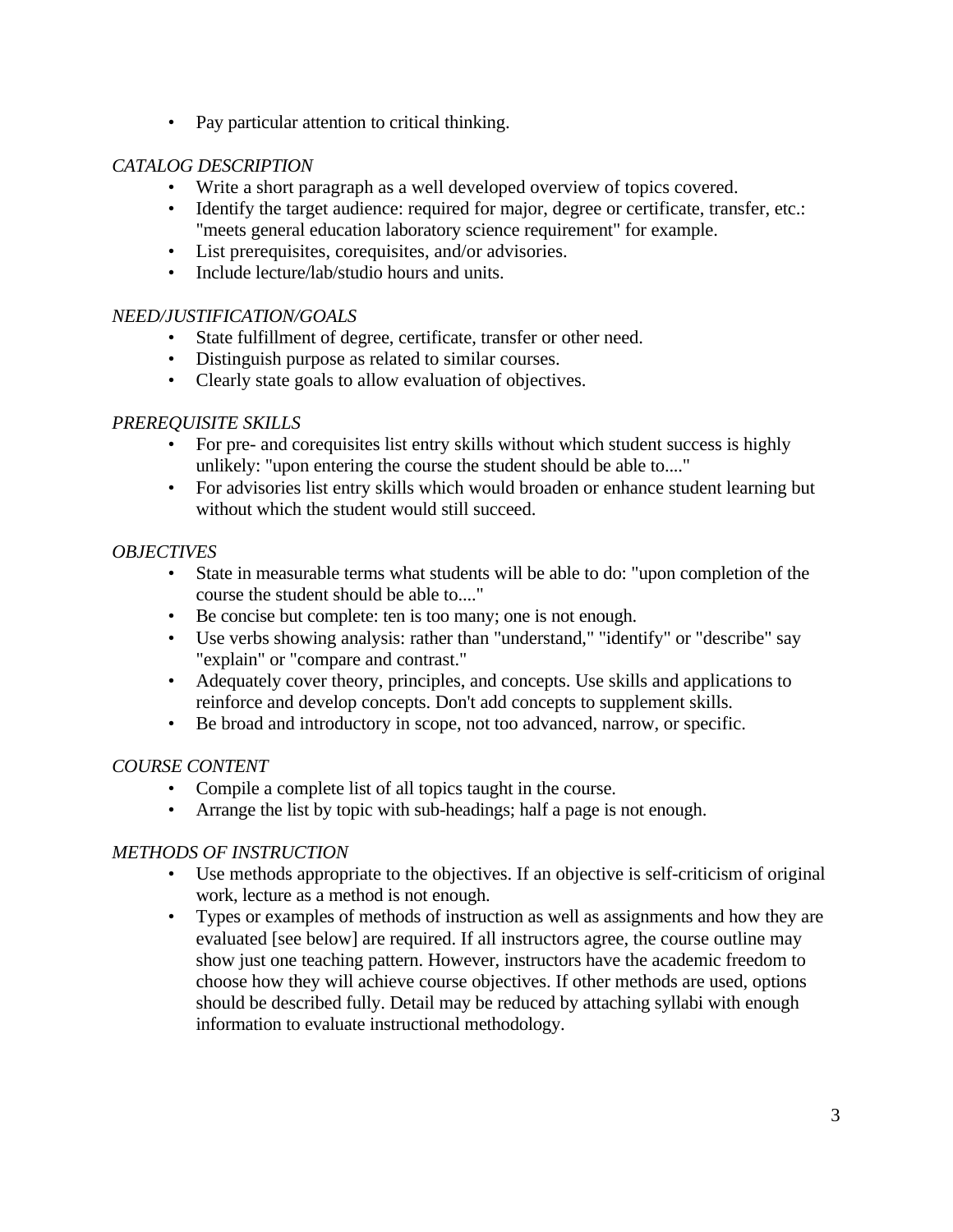#### *ASSIGNMENTS AND METHODS OF EVALUATION*

- Give assignments that reflect coverage of all objectives and content.
- In addition to listing graded assignments, give the basis for grading, and relate to skills and abilities in objectives. For example, say "written assignments which show development of self-criticism." Attach examples if needed.
- Out-of-class assignments must be sufficient to show independent work.
- Be sure that knowledge of required material constitutes a significant portion of the grade as reflected in assignments and methods of evaluation.

#### *TEXTS/INSTRUCTIONAL MATERIALS*

• Include text (with date of publication) and other instructional material.

## **CATALOG DESCRIPTION**

The purpose of the catalog description is to convey the content of the course in a brief and concise manner. This section also contains essential information about the course which is of interest to the reader, considering that publication in the catalog is the major way in which course information is provided. The audience for the catalog description is quite diverse. Students need information to plan their programs, as do counseling faculty advising them. Faculty, staff and students at other colleges use catalog descriptions to evaluate the content of the courses transfer students have taken at the originating institution. Outside reviewers base their assessments on the information printed in the catalog. These reviews include college accreditation visitation, matriculation site visits, and individual accreditations for programs such as nursing.

The heart of the catalog description is the summary of course content. It should be thorough enough to establish the comparability of the course to those at other colleges and to convey the role of the course in the curriculum as well as to distinguish it from other courses at the college. It should be brief enough to encourage a quick read. To save space, many colleges use phrases rather than complete sentences. For transfer courses, it is a good idea to consider the catalog descriptions for the major receiving institutions and assure that the college's corresponding course is presented comparably.

It is good practice to include a statement about the students for which the course is intended. Examples include "first course in the graphic arts major" or "intended for students in allied health majors" or "meets UC foreign language requirement."

The catalog description contains the units, hours, prerequisites, repeatability, transferability and credit status of the course. Unit limitations should be specified such as "no credit for students who have completed Math 101A" and "UC transferrable units limited." Hours are typically reported on a weekly basis and are broken down by type: "3 hours lecture, 3 hours lab, 1 hour discussion." Variable unit courses should show the *hours* as variable also, for example: "1-3 hours lecture, 1-3 units." Some colleges show the total semester hours of instruction rather than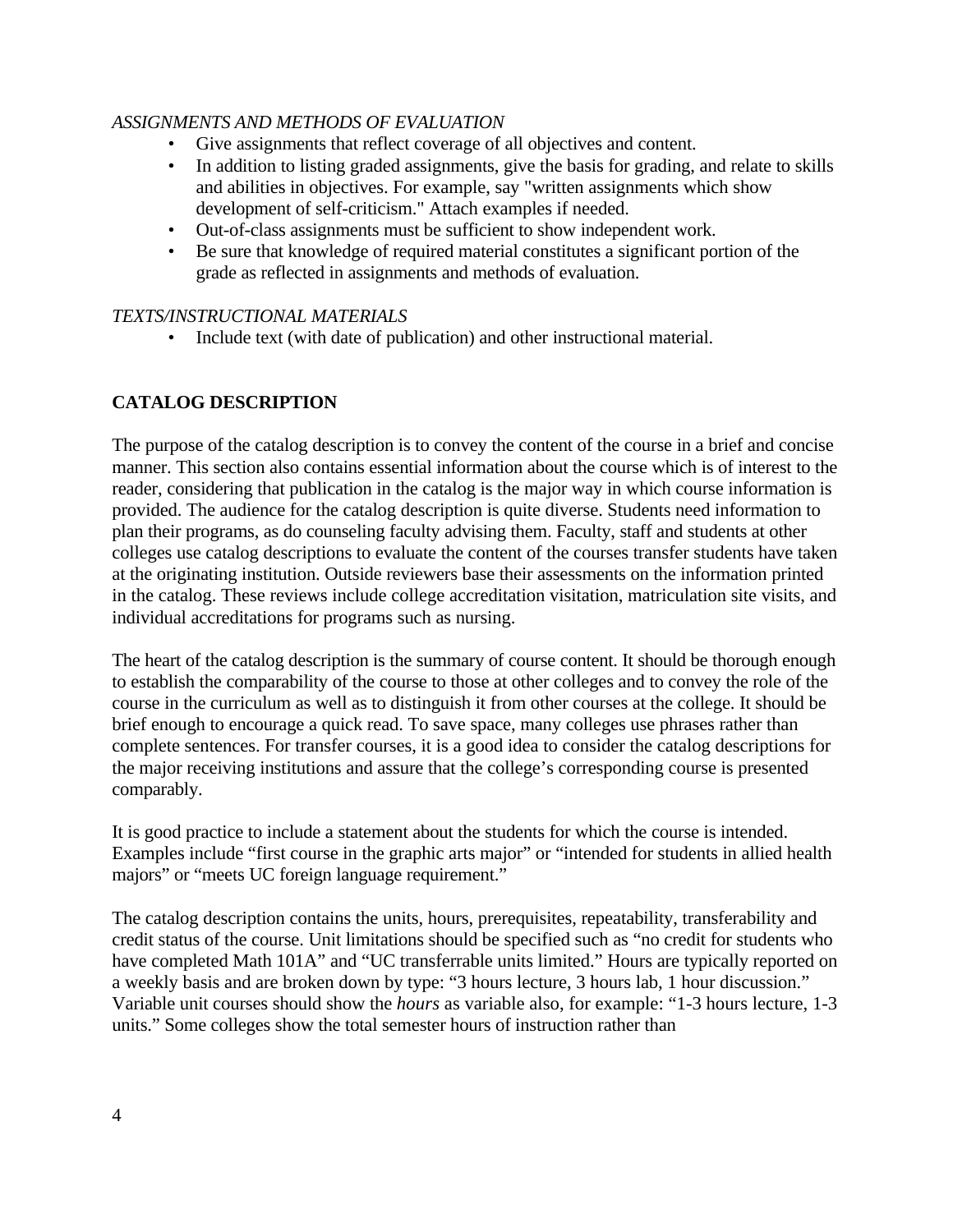the weekly hours. This practice is particularly useful for courses offered in a variety of short-term formats as well as for work experience courses (for which the unit equivalency is 1 semester unit  $= 75$  paid or 60 non-paid work hours per Title 5 §55256.5). However, for regular courses, weekly hours serve the primary audience (students) much more directly.

Courses routinely offered on a short-term or technology mediated basis may be specified as well: "9 week course" or "Saturday course" or "Telecourse sections available; see page 42 for more information." Be sure to follow Carnegie Unit and hour requirements of Title 5 (see the *Curriculum Standards Handbook*). Prerequisites, corequisites, advisories, and limitations on enrollment are listed as the course(s), assessment outcomes, or other skills required or recommended. (See also "*Good Practices for the Implementation of Prerequisites*.")

Prerequisite: Completion of French 1A with a 'C' or better Corequisite: Geology 10 (may be taken previously) Prerequisite: Math 24 (with a 'C' or higher) or appropriate skills demonstrated through the math placement process. Recommended Preparation: eligibility for English 1A Advisory: high school biology with a "B" or better is recommended Recommended: Reading level 3 (see p. 17) Limitation: Enrollment limited by audition

Courses may be taken up to four times total if appropriate criteria are met. (See the *Curriculum Standards Handbook*.) This is expressed in the catalog description as "May be taken 4 times for credit." It is not as clear to list total units which may be earned by repetition. For example, a 1-3 variable unit course might be taken four times for credit, but it would be inaccurate to say "may be taken for credit up to 12 earned units" because a student taking the course for just one unit would reach the repeatability limit after only 4 units.

It is common practice to include the transferability of the course, usually just by adding "UC, CSU" (as appropriate) to the end of the catalog description. Note that this specifies general transferability, i.e. for elective credit, not articulation to meet a major or general education transfer requirement. Inclusion of the California Articulation Number (CAN) designation, as CAN AJ 2 for example, does mean that the course meets all major and general education requirements that the comparable course with the same CAN designation meets at the receiving institution.

Courses may be offered on a credit (letter grade) basis only, on a credit/no credit basis only (C or better equals credit), or on a letter grade or CR/NC basis at the option of the student. Generally, courses are assumed to be on a letter grade basis unless marked otherwise with catalog statements such as "credit/no credit only" or "credit/no credit option." Courses are also assumed to be degree applicable unless otherwise noted as "nondegree applicable credit course" or "noncredit course."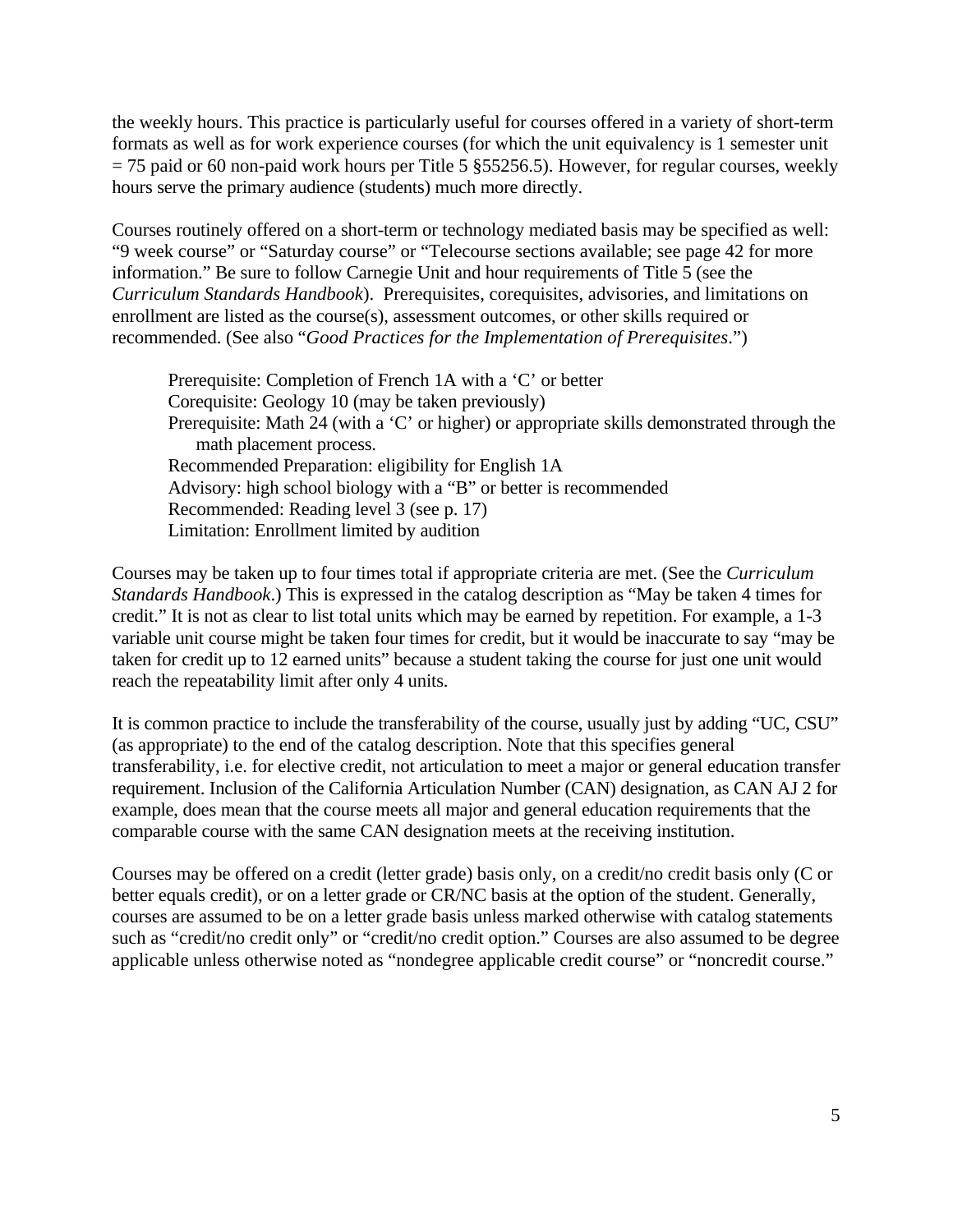Many colleges find it useful to include the terms in which the course will be offered. This may be as cryptic as "(F,S,SS)" (standing for fall, spring, summer session). For some colleges, the course scheduling calendar is such that this information is available at catalog publication time. This is a great aid to students and counselors doing program planning. (If timing does not permit a catalog listing, consider placing the information in the schedule of classes.) It is a good practice to begin the course listing section in the catalog with an explanation of the components of course descriptions as used by the college.

The importance of conveying the unique role of each course is shown by the examples below from an actual college catalog. (Read and analyze these from the point of view of a student planning a program. Can you identify the differences?)

#### History 25 **UNITED STATES HISTORY** *3 units*

History 25 is an interpretation of the more meaningful and significant issues, events, and ideas which have played a major role in shaping present day America. Main attention is focused upon political and economic aspects with some treatment of social and cultural developments. This course meets the California State requirement in American History. Lecture 3 hours. **Prerequisite**: Eligibility for English 100 or ESL 100 **Note**: This course allows only 1 unit of credit for students who have completed History 30, 31, or Social Science 31. **Transfer Credit: CSU, UC**

#### History 30 **HISTORY OF THE UNITED STATES** *3 Units*

History 30 is a survey course that looks in depth at United States history from the colonial period to Reconstruction. The English colonies, the Revolutionary War, the Constitution, the New Nation, Jeffersonian and Jacksonian democracy, slaver, Civil War, and Reconstruction will all be examined. This course (if both semesters are completed) meets the California State requirements in United States history. Lecture 3 hours. Prerequisite: Eligibility for English 1A. Note: History 30 allows only 1½ units of credit for students who have completed History 25. **Transfer credit: CSU, UC (CAN HIST 8)**

The major difference is that U. S. History is covered in one semester with History 25 and over two semesters with History 30 (plus the unnamed History 31). Both are transferrable to UC and CSU and both meet the "California State" (University) requirement in United States History (really, the CSU United States History, Constitution, and American Ideals Requirement). History 30 has a slightly higher English prerequisite (English 1A is freshman composition and English 100 is Subject A). As shown by its CAN HIST 8 designation, History 30 also meets major requirements at institutions with CAN HIST 8 courses. An statement such as "History 30 and 31 cover U. S. History in two semesters whereas History 25 does so in one semester. History 30 and 31 meet typical major requirements. Both History 25 and 30/31 meet the CSU U. S. History, Constitution and American Ideals Requirement."

For disciplines with many possible curriculum paths to meet different student needs, it is a good practice to include a flow chart showing the courses to be taken in sequence (or simultaneously in some cases) and the intended student audience for each path. Remember, however, that good curriculum alignment dictates that such paths are simple and clear to express. Examples of wellconstructed (shown first for both basic skills and degree level math) and not-so-informative flow charts are shown on the following pages.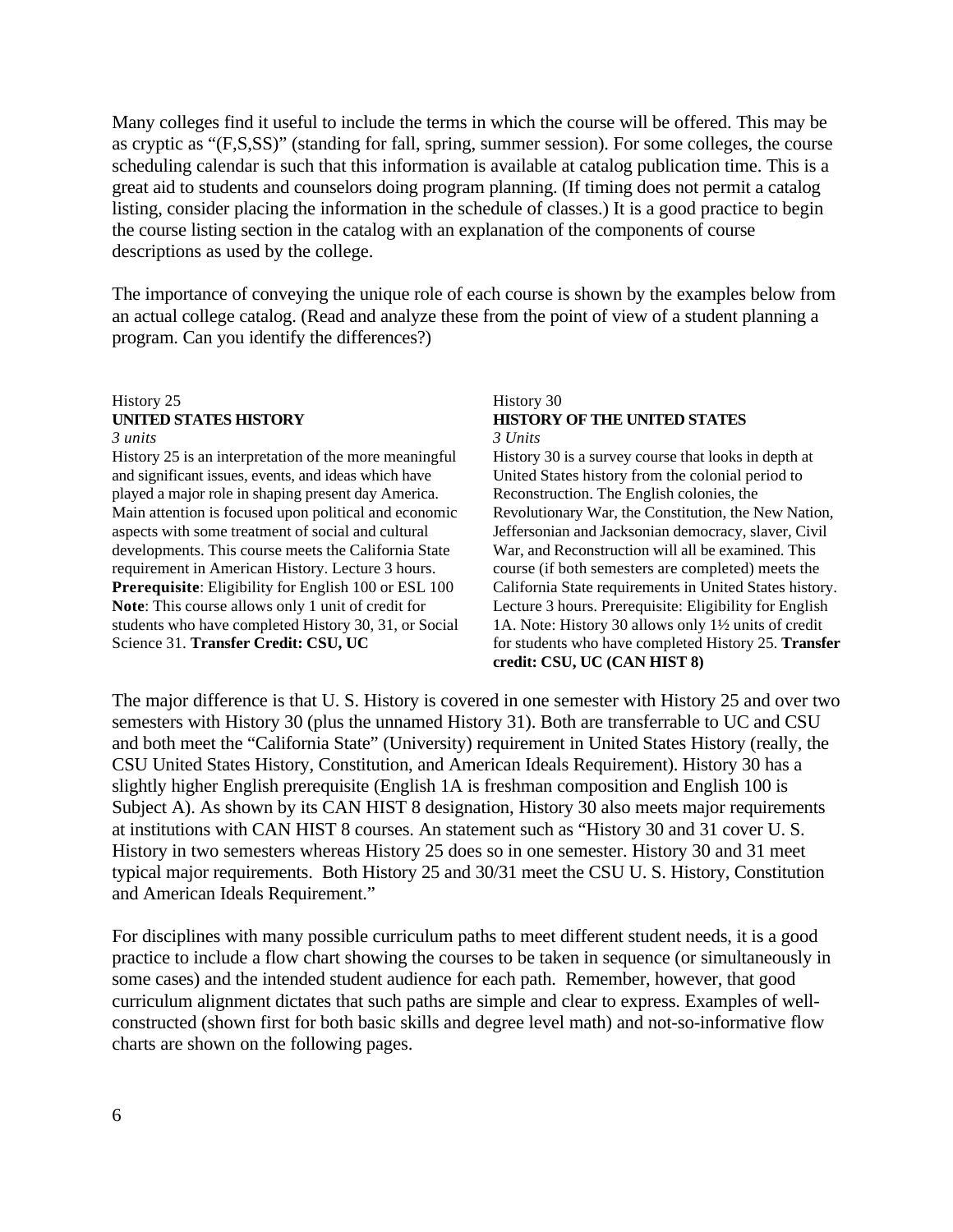#### **GOOD MODEL OF MATHEMATICS COURSE SEQUENCES**



Note: Where a student enters the sequence will depend upon previous background and test scores. Check prerequisites for all courses. Math 52, Intermediate Algebra, meets the AA Degree graduation requirement in math, as do all lower numbered math courses.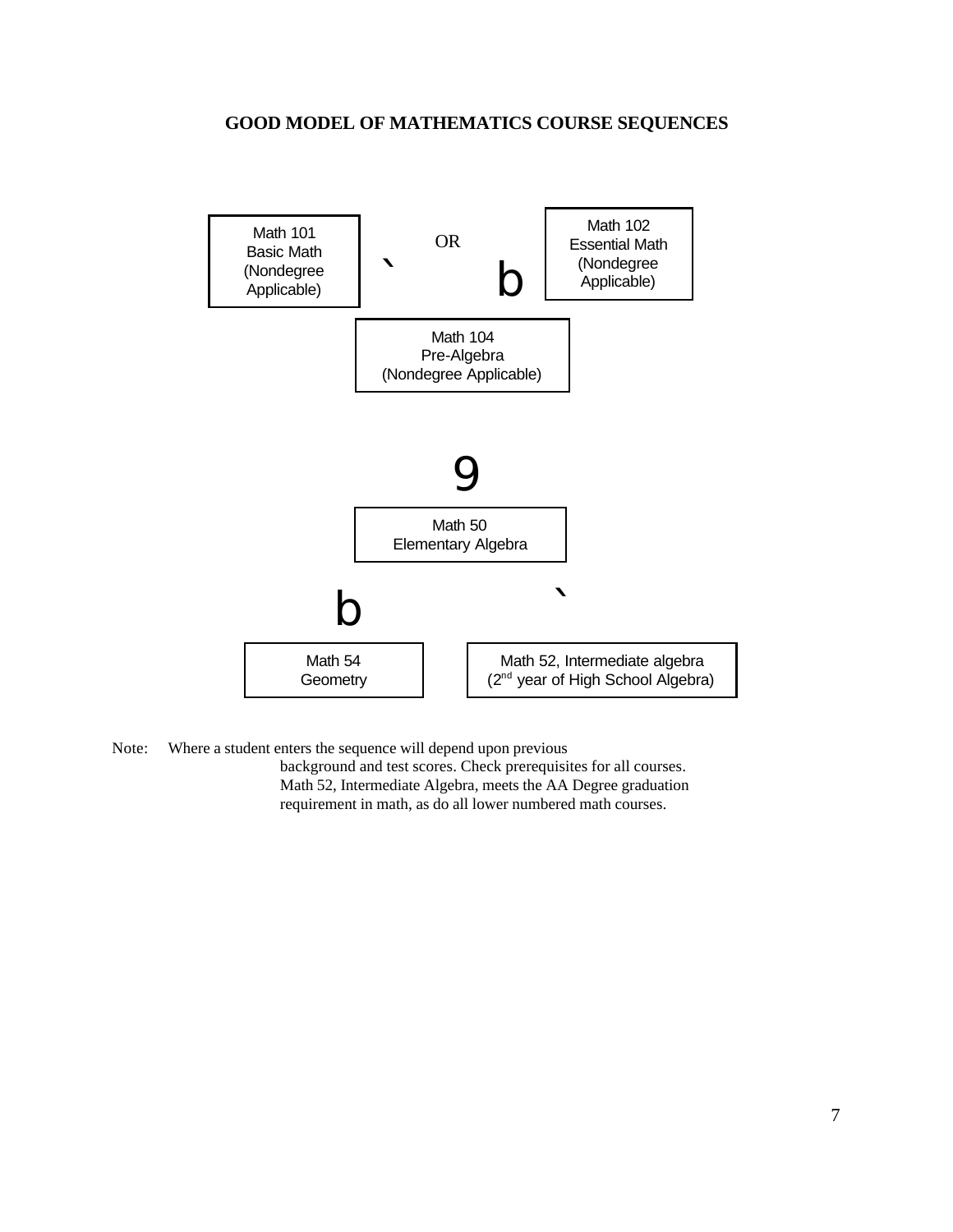#### **GOOD MODEL OF TRANSFER PROGRAMS**



Note: Courses numbered below 50 are transferrable to UC and CSU. Math courses numbered below 50 meet the transfer general education requirements of both CSU-Breadth (p. 14) & IGETC (p 15) (except that Math 1, Trigonometry, is not accepted by IGETC). Students planning to transfer to a four-year school should work carefully with a counselor and the catalog of the school of transfer.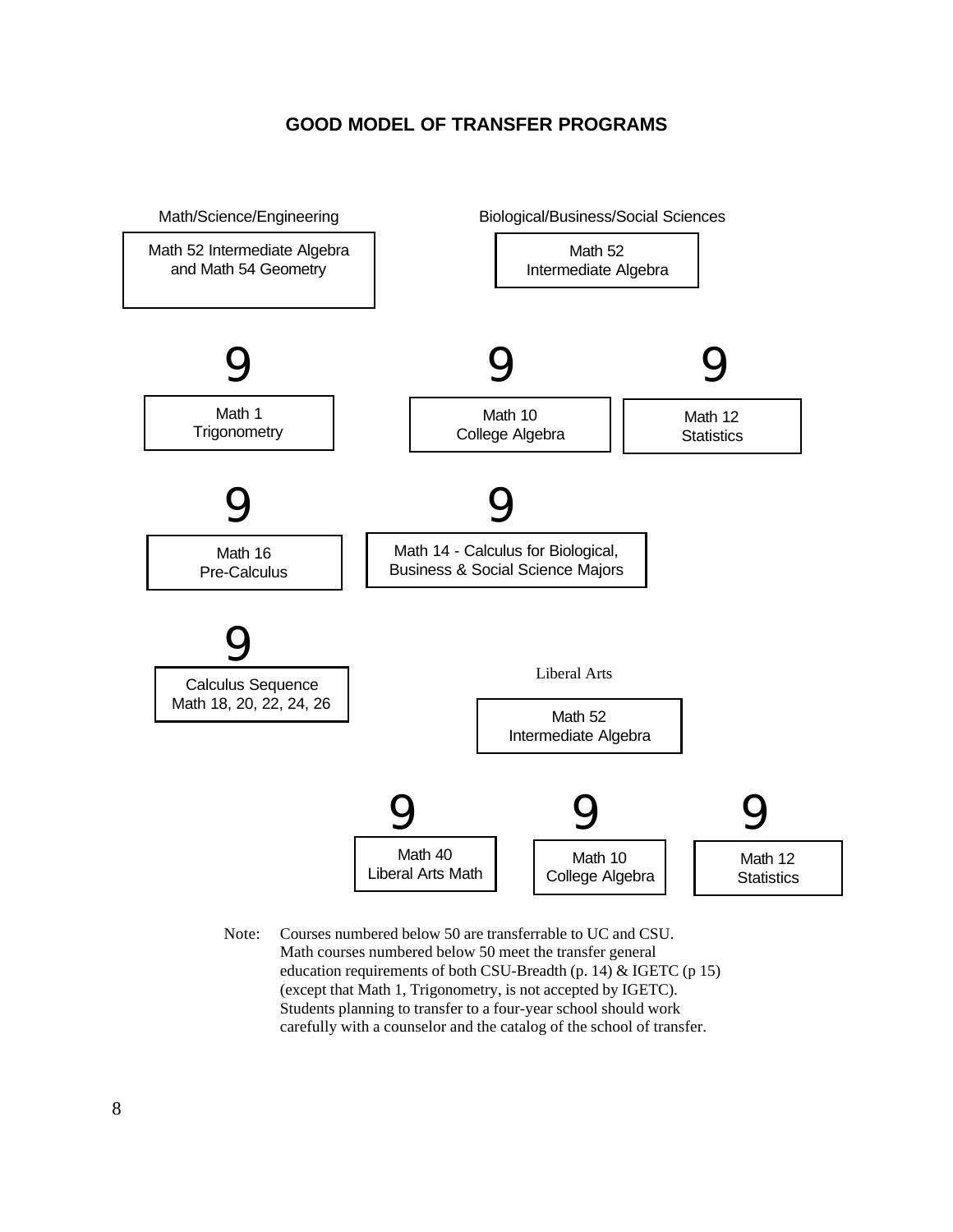## **POOR MODEL OF MATHEMATICS COURSE SEQUENCES**

All students who have not taken a math course at this community college or other accredited institution are required to take a math placement exam prior to enrolling in any math course, except Math 190. Following the initial placement, students advance in the sequence by successfully completing a math course, not by retesting.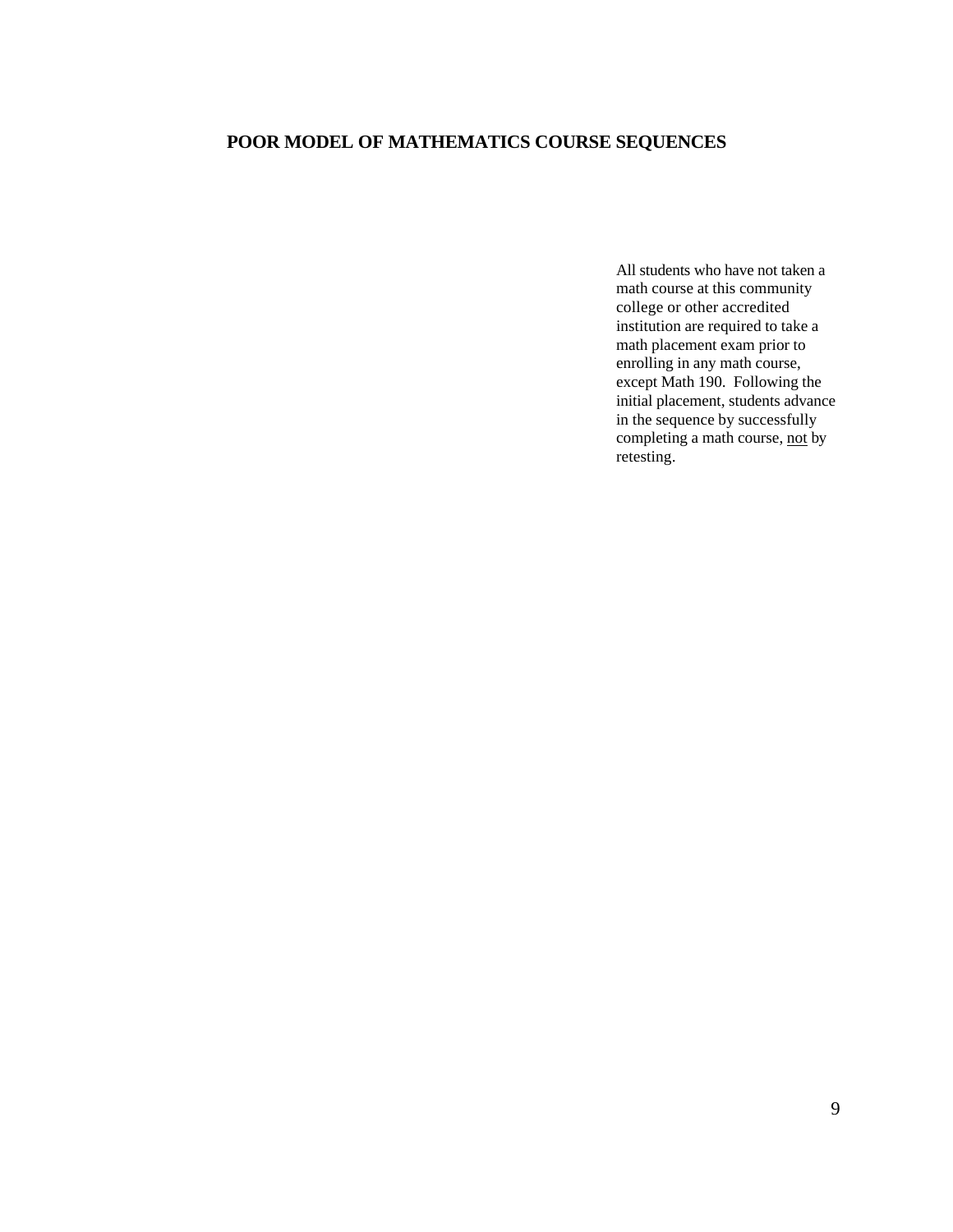The charts on page 7 and 8 are well constructed flow charts that let the student and others, know where to start in each sequence depending on their intent of obtaining an AA Degree or transfer in a specific major. The chart lays out the courses in prerequisite order. The numbering system is clear for nondegree (100 and above) and degree applicable courses (below 100) as well as for transferability (below 50). The chart on page 9 is not as well constructed.

## **CLASS SCHEDULE DESCRIPTION**

The course description in the class schedule is an abbreviated version of that in the catalog. The audience now is just the student planning a particular semester's schedule, so completeness and comparability is not an issue. Generally, the features included are:

- C Course number and title
- $\mathcal{C}$  A one line composite of the course content from the catalog description  $\mathcal{C}$  Hours and units
- Hours and units
- C Prerequisites, corequisites, advisories, and other limitation
- C Transferability (UC, CSU) and CAN designation

#### **NEED/JUSTIFICATION**

The purpose of this section is to meet the need criterion spelled out in the *Curriculum Standards Handbook* that "There is a demonstrable need for a course or program that meets the stated goals and objectives, at this time, and in the region the college proposes to serve with the program."

The need statement should present the role of the course in the major programs or general education areas in which it is designed to serve. If it is a stand-alone course, not part of a program, its role in the general curriculum should be explained. In particular, this rationale should point out the reason that existing courses do not meet this identified need and clearly distinguish the role of the proposed course from that of similar courses.

Typical need statements are:

This course meets the AA Degree rationality requirement and CSU-GE and IGETC requirements in quantitative reasoning. This Liberal Arts Math course provides a way for the general transfer student to meet these requirements without taking those courses designed to meet major preparation requirements in science and engineering (Pre-calculus and Calculus) or in biological, business, or social sciences (Bio/Bus/SS Calculus and Statistics).

Medical Terminology I provides a basic introduction to students in all allied health majors. By combining portions of existing courses in those majors, this course will free those programs to provide more emphasis on content. An added advantage will be more flexibility in section offerings as well as emphasizing medical terminology across all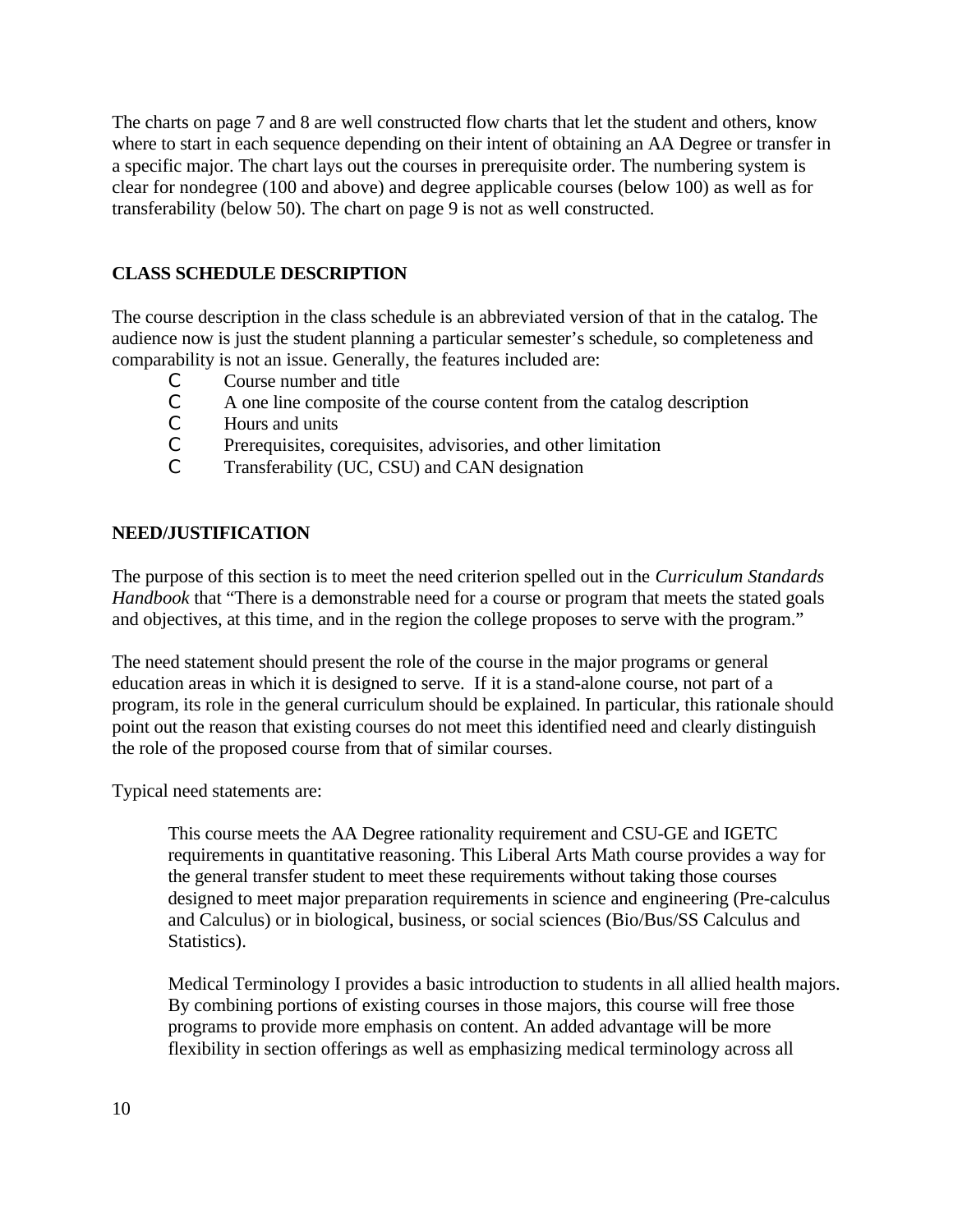specialties.

This course reflects a new requirement in hazardous materials technology now required for certification in fire science.

This course in Jazz and Blues Music grew out of increasing student demand for more on this subject than was currently being covered in our Popular American Music course. This new course will be part of the restricted elective list for those majoring in music.

#### **OBJECTIVES/STUDENT OUTCOMES**

The purpose of this section is to convey the learning outcomes expected of students. The format typically begins with the phrase "Upon completion of this course the student is expected to be able to:" with a list of those expectations following. These are sometimes referred to as "behavior objectives." There are several challenges to writing the Objectives section. First, the hundreds of specific learning objectives of the course must be distilled down to approximately ten or, at most, twenty. The key is grouping individual items into sets which share commonalities. For example, a sociology course might have many detailed items for students to learn in the area of cross-cultural comparisons, but the collective statement in the Objectives section might be "Compare and contrast traditions and behaviors in a variety of cultures." Or a chemistry class might take two or three weeks to discuss the properties of states of matter (gas, liquid, solid) but the combined learning might be summarized as "Describe the properties of the states of matter, use appropriate equations to calculate their properties, and explain those properties on the molecular level." Note that each statement is really a collection of objectives rather than a single objective.

Degree applicable credit courses are required to demonstrate critical thinking. The incorporation of critical thinking must be evident throughout the course outline but particularly in the Objectives, Methods of Instruction, and Methods of Evaluation. It must be clear that students are *expected* to think critically, are *instructed* in how to do so, and are held *accountable* for their performance. The manner in which the Objectives section reflects critical thinking is in the higher cognitive expectations expressed in this section. A useful way to evaluate the cognitive level of an objective is to use Bloom's taxonomy, a summary of which appears on the next page. Basically, critical thinking involves *active* higher cognitive process which analyze, synthesize and/or evaluate information. This contrasts the more *passive* activities such as recognizing, describing, or understanding information. Note that not ALL objectives need to reflect critical thinking. Certainly recognizing, describing, and understanding are valuable skills. It should be clear, however, that higher thinking skills are an essential component of the course. Note also that it is not sufficient for such higher skills to be listed in the Objectives. The course outline must demonstrate that students are taught how to acquire these skills and must master them to pass the class. (See the following sections on Methods of Instruction and Assignments and Methods of Evaluation.) When reviewing the specific learning items and writing collective objective statements, keep in mind the cognitive levels expected of students in each area.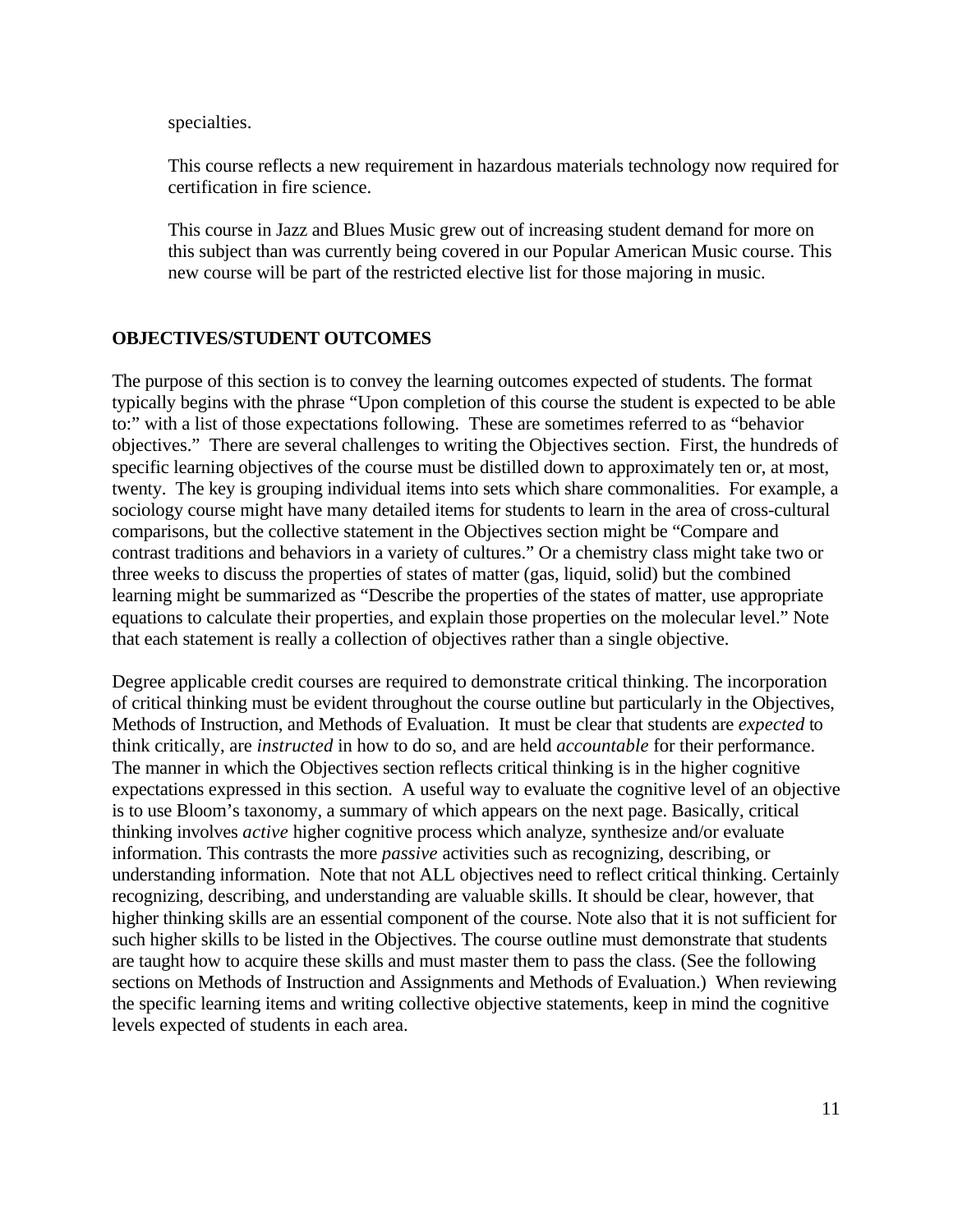## **Verbs Requiring Cognitive Outcomes**

|                                                                                                                                                                                                                                                                                                                                                                                                                  |                                                                                                                                                                                                                                                                                                                                                                                                                       | <b>Critical Thinking</b>                                                                                                                               |  |
|------------------------------------------------------------------------------------------------------------------------------------------------------------------------------------------------------------------------------------------------------------------------------------------------------------------------------------------------------------------------------------------------------------------|-----------------------------------------------------------------------------------------------------------------------------------------------------------------------------------------------------------------------------------------------------------------------------------------------------------------------------------------------------------------------------------------------------------------------|--------------------------------------------------------------------------------------------------------------------------------------------------------|--|
| <b>Application</b><br>interpret<br>apply<br>employ<br>use<br>demonstrate<br>Comprehension<br>dramatize<br>translate<br>practice<br>restate<br>illustrate<br>discuss<br>operate<br>describe<br>schedule<br>recognize<br>shop<br>explain<br>sketch<br><b>Knowledge</b><br>express<br>define<br>identify<br>repeat<br>locate<br>record<br>report<br>list<br>review<br>recall<br>tell<br>name<br>relate<br>underline | <b>Synthesis</b><br>compose<br>plan<br><b>Analysis</b><br>propose<br>distinguish<br>design<br>analyze<br>formulate<br>differentiate<br>arrange<br>appraise<br>assemble<br>calculate<br>collect<br>experiment<br>construct<br>test<br>create<br>compare<br>set up<br>contrast<br>organize<br>criticize<br>prepare<br>diagram<br>inspect<br>debate<br>inventory<br>question<br>relate<br>solve<br>examine<br>categorize | <b>Evaluation</b><br>judge<br>appraise<br>evaluate<br>rate<br>compare<br>value<br>revise<br>score<br>select<br>choose<br>assess<br>estimate<br>measure |  |

Many existing course outlines have objectives which do not reflect the "active verbs" conveying critical thinking. It is usually the case that the course itself is *taught* in a way which incorporates critical thinking but that the course outline itself does not *reflect* those objectives and methodologies. Bringing the objectives into line is primarily a matter of reflection on the part of the faculty who teach the course upon those outcomes which require analysis, synthesis, and evaluation. Some "before and after" examples are shown below.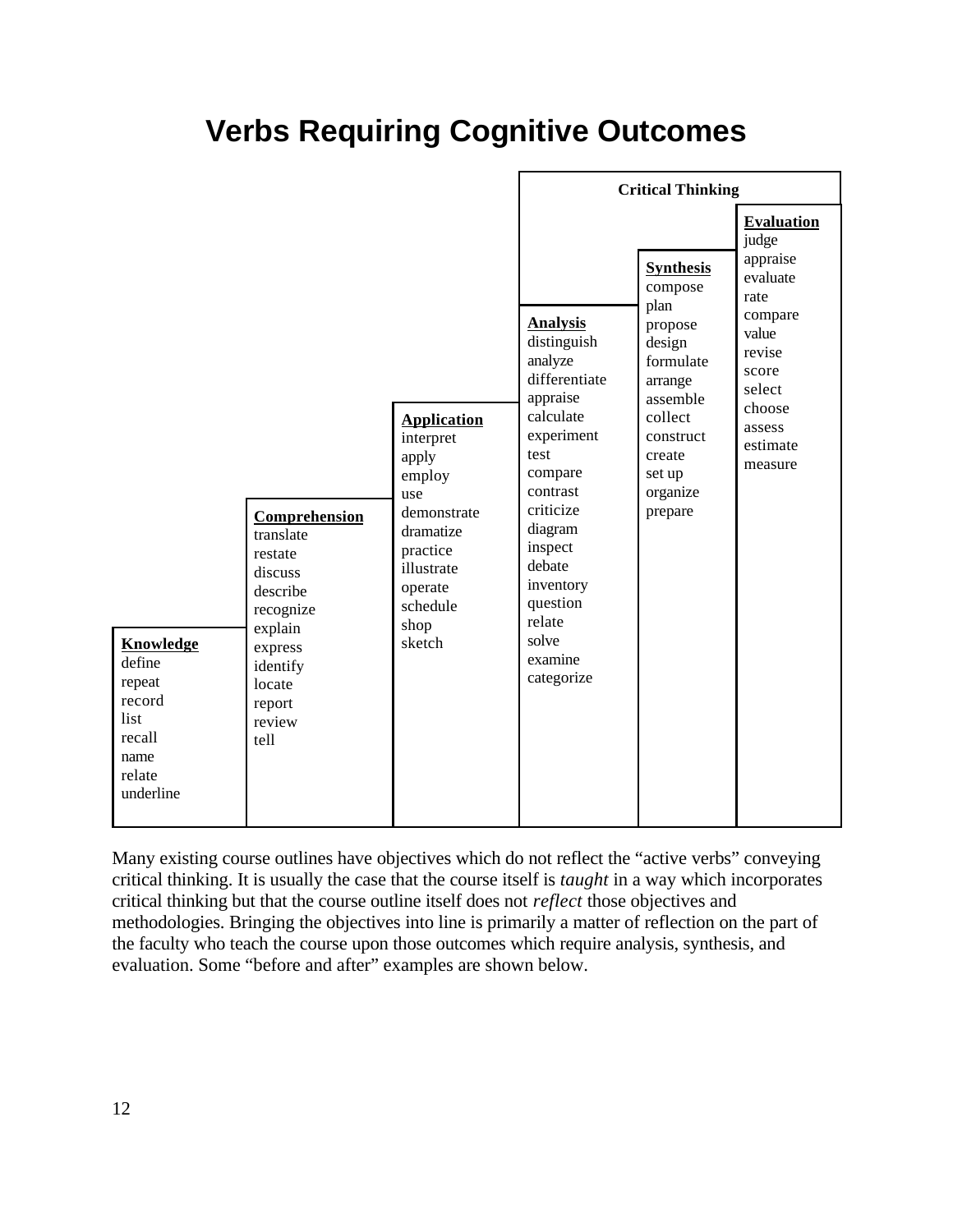| <b>BEFORE:</b> | Know the significant art achievements of Renaissance through Modern                                                                                         |
|----------------|-------------------------------------------------------------------------------------------------------------------------------------------------------------|
|                | Europe.                                                                                                                                                     |
| AFTER:         | Compare and contrast the art works in the same historical period with art<br>works from other historical periods to ascertain their stylistic aesthetic and |
|                | historical relationships.                                                                                                                                   |
| <b>BEFORE:</b> | Have learned skills in performing and in working with others to create a                                                                                    |
|                | theatrical event for children.                                                                                                                              |
| AFTER:         | Analyze a text in preparation for rehearsals, including the choice of style,                                                                                |
|                | language, and pace.                                                                                                                                         |
|                | Critique their own performances and rehearsals using a collectively                                                                                         |
|                | decided upon matrix.                                                                                                                                        |
|                | Share these critiques with members of the ensemble in appropriate,<br>culturally sensitive ways.                                                            |

It is often the case, as above, that a single broad objective which has not been well described actually consists of several outcomes, of which some involve critical thinking and some do not.

## **PREREQUISITE SKILLS**

Courses with prerequisites must list those prerequisite skills which have been developed through content review in a separate section of the course outline. See *"Good Practices in the Implementation of Prerequisites*" for a more detailed presentation. The writing style of the prerequisite skills section is the same as that for the objectives. The sections usually begins with a phrase such as "Upon entering this course the student should be able to:" with a list of those entry skills following, expressed with appropriate language (again, analyzing verbs following Bloom's taxonomy).

If a course has more than one prerequisite, separate lists would be appropriate for each. For example, if a physics class has both a math and a physics prerequisite, this section would have two separate lists.

Justification of prerequisites requires documentation and colleges have generally developed forms for the various types of scrutiny: equivalent prerequisites at UC and/or CSU, content review, and data collection and analysis. While these forms are not required to be part of the course outline, they are often attached as documentation of the process. However, only the list of skills themselves need be included in the course outline.

#### **COURSE CONTENT**

The format used for the course content section is universally that of an outline. The topics are arranged chronologically with major and minor headings: I. A., I. B., etc. The outline is detailed enough to fully convey the topics covered but not so lengthy that a quick scan cannot be used to ascertain the scope of the course. A page or two is not unusual but more than three would generally be considered excessive.

Keep in mind that the content listed in the course outline is *required* to be covered by all faculty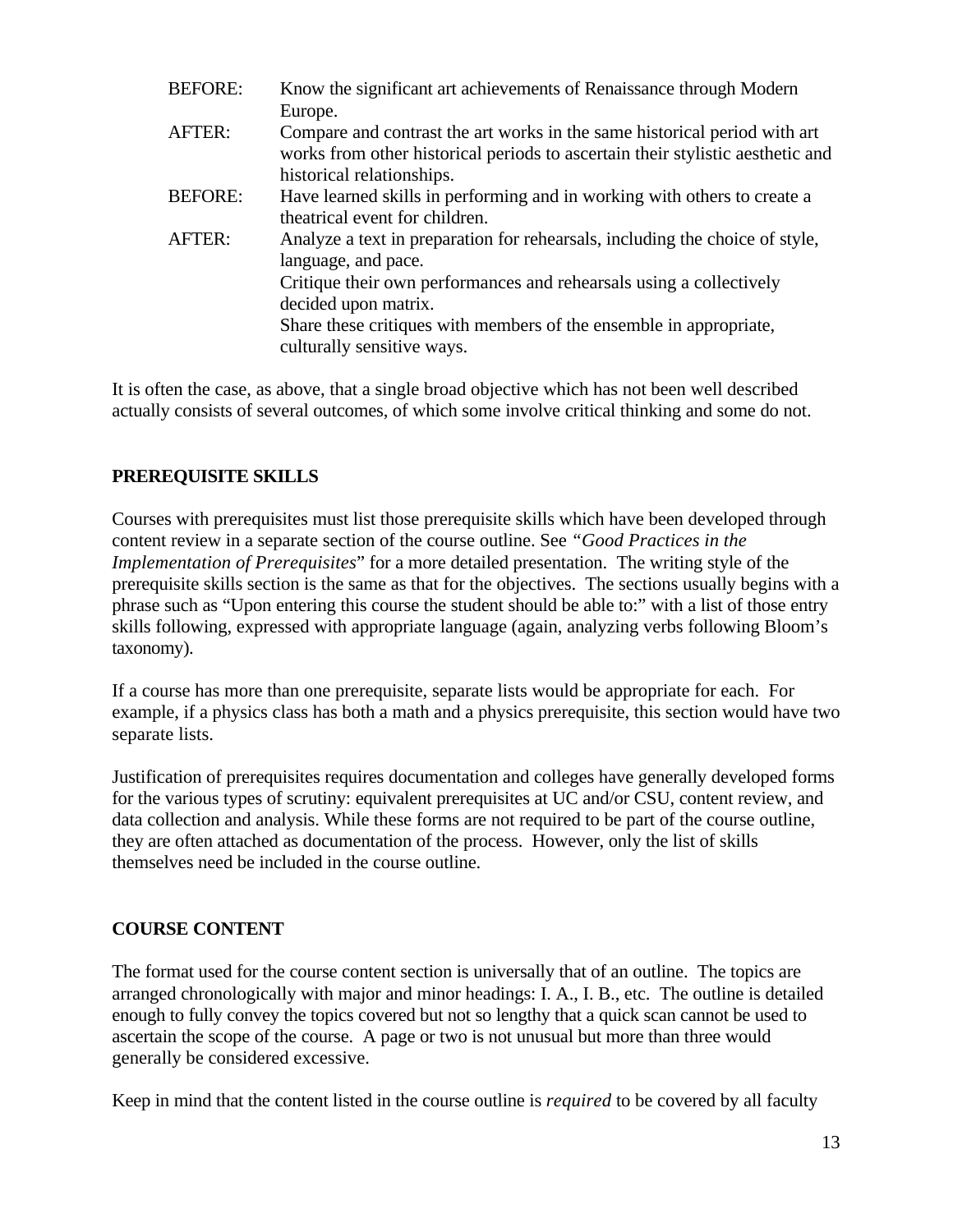teaching the course unless marked as optional. Furthermore, the listed content does not *limit* instructors from going beyond the topics in the outline.

## **ASSIGNMENTS, METHODS OF INSTRUCTION AND EVALUATION**

These sections are specified in Title 5  $\S 55002(a)(3)$  as follows:

The course outline shall also specify types or provide examples of required reading and writing assignments, other outside-of-class assignments, instructional methodology, and methods of evaluation for determining whether the stated objectives have been met by students.

The Title 5 Regulations on these three sections of the course outline do not mandate a comprehensive list of assignments, instructional methods, and evaluations. Rather, the outline must "specify types or provide examples." Thus faculty have the academic freedom to structure the course following their expertise in the subject matter. The methodologies used by the instructor are to be consistent with but not limited by these types and examples. In all cases, these methods must be such that "the stated objectives have been met by students."

The requirement to "specify types or provide examples" has, unfortunately, been incorporated into the course outline by some colleges as a check-box type list. An example is shown below.

#### Assignments:

- 
- 
- 
- 
- \_ Work/Community Experience \_ Other (specify):

Teaching methods and techniques:

- 
- 
- 
- 

Methods of evaluation:

- X Essay Exam X Reports
- 
- 
- \_ Classroom Discussion
- X Homework X Lab Reports
- \_ Term Papers \_ Field Trips or Other Outside Activities
- $\overline{X}$  Reading from Text  $\overline{X}$  Reading from Other Materials<br>
Library Assignments Reading, Writing, or Language
	- \_ Reading, Writing, or Language Lab
	-
- Lecture Projects
- X Laboratory \_ Demonstration
- X Discussions X Other (specify): Lab Notebook
- $\overline{X}$  Field Trips  $\overline{X}$  Cooperative Learning
	-
- $\underline{X}$  Objective Exam  $\underline{X}$  Problem Solving Exam
- $\overline{X}$  Skill Demonstration

This approach does not meet all Title 5 requirements that the purpose of these sections is "determining whether the stated objectives have been met by students." When considering the writing style of this section, it is important to keep in mind that the assignments and methods of instruction and evaluation must be *appropriate to the stated objectives*. In particular, because the objectives must include critical thinking, the methods of instruction must effectively teach critical thinking and the methods of evaluation must effectively evaluate students' mastery of critical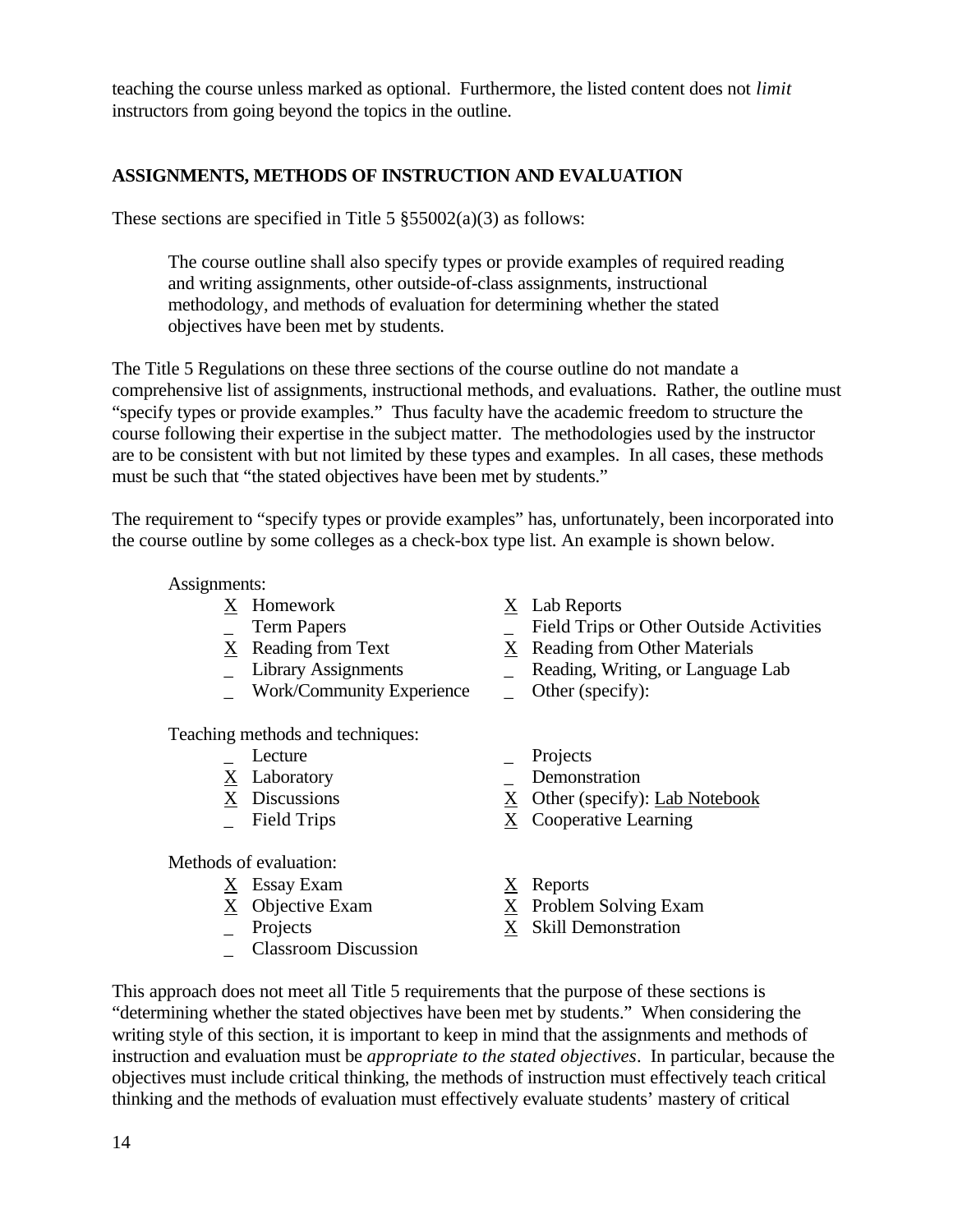thinking. In other words, the themes established by the objectives must be *integrated* into methods of instruction and evaluation. (For more on the "integrated course outline" see "*Components of a Model Course Outline of Record*.") Examples of the alignment of objectives, instruction, and evaluation are shown below.

#### Course Objectives The student will:

A. Define and demonstrate an understanding of general theatre terminology.

B. Observe and analyze the various components of a theatrical performance.

C. Interpret and compare dramatic texts as both written plays and in live performance, including works by a variety of playwrights which represent the influence of diversity (such as of gender, cultural background, class, sexual preference, and historical period). D. Differentiate between the play as literature and the play as performance.

E. Evaluate the effectiveness of theatrical techniques In performance.

F. Examine the organization of theatrical companies and compare and contrast the roles of theatre personnel, e.g., producer, director, dramaturg, technical director, actors, choreographer, critic, artistic director, development staff, scenographer and designers, and house manager.

G. Analyze and evaluate live theatre as a dynamic art form in comparison to recorded performances in film and television.

H. Analyze the artistic, literary, and cultural perspectives of various playwrights, including, North American, South American, African, Asian, and European. I. Compare and contrast theatrical conventions of various historical periods and cultures.

J. Compare and contrast live and recorded interpretations of the same dramatic texts, distinguishing between representational and presentational forms of theatrical art.

K. Develop a set of criteria for evaluating dramatic art.

#### Methods of Instruction

A. Lecture presentations and classroom discussion using the language of theatre.

B. In class reading of dramatic texts by the instructor and students followed by instructorguided interpretation and analysis. C. Follow-up in-class performances of selected dramatic texts followed by instructorguided interpretation and analysis. D. Attendance at required performances preceded by instructor-modeled performance review methods and followed by in-class and small group discussions. E. Project group meetings in class to develop play interpretation project and group presentation. F. Group presentations of major projects followed by in-class

discussion and evaluation. E. Lecture presentations on the organization of theatrical companies followed by inrehearsal and back-stage visits at required performances. F. In-class and out-of-class video and audio presentations followed by instructor-guided interpretation, analysis, and comparison to live performances.

#### **Assignments**

A. Textual analysis in discussion and writing: required study of assigned dramatic texts, including works representative of diverse gender, ethnic, and global perspectives.

1. Participation in class discussions about plays

- 2. Preparation of group projects in which major analytical questions are discussed and a major project designed around issues related to play interpretation in performance
- 3. Presentation of written criticism around assigned topics
- 4. Written reviews of live performance

B. Analyses of several live performances of amateur and professional theatres presented during the academic quarter

- 1. Attendance at required performances
- Participation in discussions of performances
- C. Readings from class text on theatre appreciation
- 1. Application of terms and theories in class discussion
- 2. Application of concepts in written analyses
- D. Listening and viewing
- 1. Study of plays on videotape and audiotape
- 2. Preparation for participation in dally analyses of texts and performances

E. Interpretative analyses of published critical reviews of performances and plays

#### Methods of Evaluation

A. Evaluation of written analyses for content, form, and application of dramatic performance review techniques.

B. Assessment of contributions during class discussion C. Assessment of participation in

and contributions to group projects

D. Evaluation of written criticisms for content, form, and application of critique methodology. E. Evaluation of performance reviews for completeness, personal perspective, and

application of performance review styles. F. Evaluation of interpretations of

live performances and dramatic texts for cultural context, contrasts in live/textual impact, and performance techniques. G. Evaluation of final written essay examination and occasional tests for content, terminology,

knowledge of subject matter, and ability to compare and contrast types, origins, and presentation modes of dramatic material.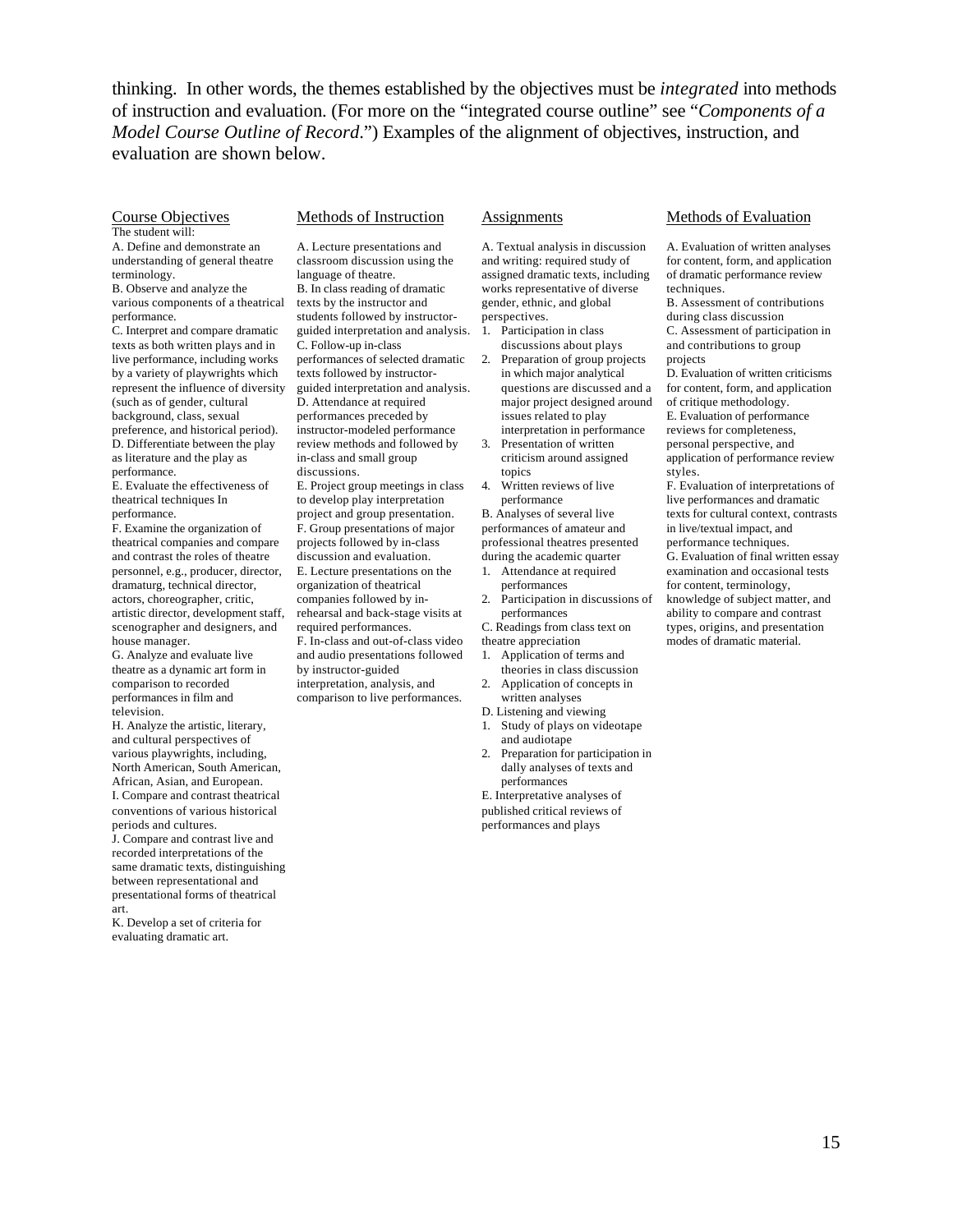There are several key features to this integrated course outline.

- C It is possible to identify a method of instruction, assignment, and method of evaluation which is designed to achieve student learning as specified in the objectives.
- C The writing style is quite descriptive of each activity. Rather than just checking "lecture" the faculty originator has described the complete interaction with the student in terms such as "In class reading of dramatic texts by the instructor and students followed by instructorguided interpretation and analysis."
- C The *purpose* of each assignment is included. Rather than just stating "group project" the faculty originator goes on to add "Preparation of group projects in which major analytical questions are discussed and a major project designed around issues related to play interpretation in performance."
- C The out of class assignments are certainly sufficient to meet the "minimum of three hours of work per week, including class time for each unit of credit" and the objectives clearly meet the need to be of a "scope and intensity" that outside study is needed.
- C The expectations or criteria of judgement are included in the Methods of Evaluation. Rather then just saying "evaluation of written analyses" the faculty originators explains this as "Evaluation of written analyses for content, form, and application of dramatic performance review techniques."
- C It is clear that critical thinking is *expected* of students, *taught* to them in class, *practiced* in outside assignments, and *evaluated* as the basis for their grade in the class.

These points must be significantly evident in the course outline to meet the requirements of both  $55002(a)(3)$  quoted above and  $55002(a)(2)$  cited below.

(A) Grading Policy. The course provides for measurement of student performance in terms of the stated course objectives and culminates in a formal, permanently recorded grade based upon uniform standards in accordance with Section 55758 of this Division. The grade is based on demonstrated proficiency in subject matter and the ability to demonstrate that proficiency, at least in part, by means of essays, or, in courses where the curriculum committee deems them to be appropriate, by problem solving exercises or skills demonstrations by students.

(B) Units. The course grants units of credit based upon a relationship specified by the governing board, between the number of units assigned to the course and the number of lecture and/or laboratory hours or performance criteria specified in the course outline. The course also requires a minimum of three hours of work per week, including class time for each unit of credit, prorated for short-term, laboratory, and activity courses. (C) Intensity. The course treats subject matter with a scope and intensity that require students to study independently outside of class time.